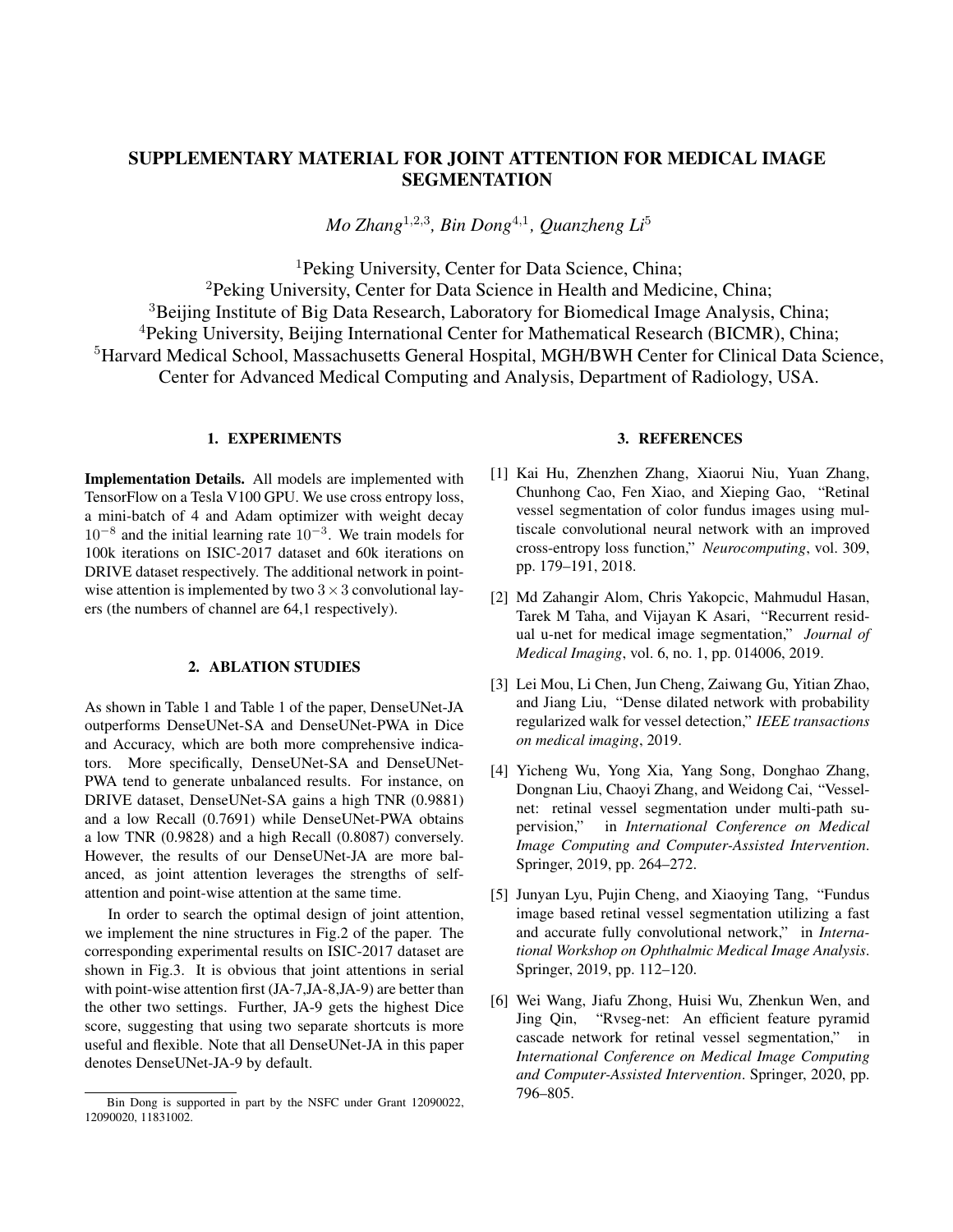| Methods       | Recall | <b>TNR</b> | Dice   | Accuracy | Auc    |
|---------------|--------|------------|--------|----------|--------|
| Hu[1]         | 0.7772 | 0.9793     |        | 0.9533   | 0.9759 |
| Alom $[2]$    | 0.7792 | 0.9813     | 0.8171 | 0.9556   | 0.9784 |
| Mou[3]        | 0.8126 | 0.9788     |        | 0.9594   | 0.9796 |
| Wu[4]         | 0.8038 | 0.9802     |        | 0.9578   | 0.9821 |
| Lyu[5]        | 0.7940 | 0.9820     |        | 0.9579   | 0.9826 |
| Wang[6]       | 0.8107 | 0.9845     |        | 0.9681   | 0.9817 |
| DenseUNet     | 0.7635 | 0.9875     | 0.8048 | 0.9677   | 0.9802 |
| DenseUNet-SA  | 0.7691 | 0.9881     | 0.8109 | 0.9687   | 0.9838 |
| DenseUNet-PWA | 0.8087 | 0.9828     | 0.8118 | 0.9673   | 0.9826 |
| DenseUNet-JA  | 0.7907 | 0.9864     | 0.8164 | 0.9690   | 0.9845 |

Table 1. Quantitative results of different methods on DRIVE dataset.



Fig. 1. The architecture of DenseUNet.



Fig. 2. Comparisons of segmentation maps of different models on ISIC-2017 dataset.